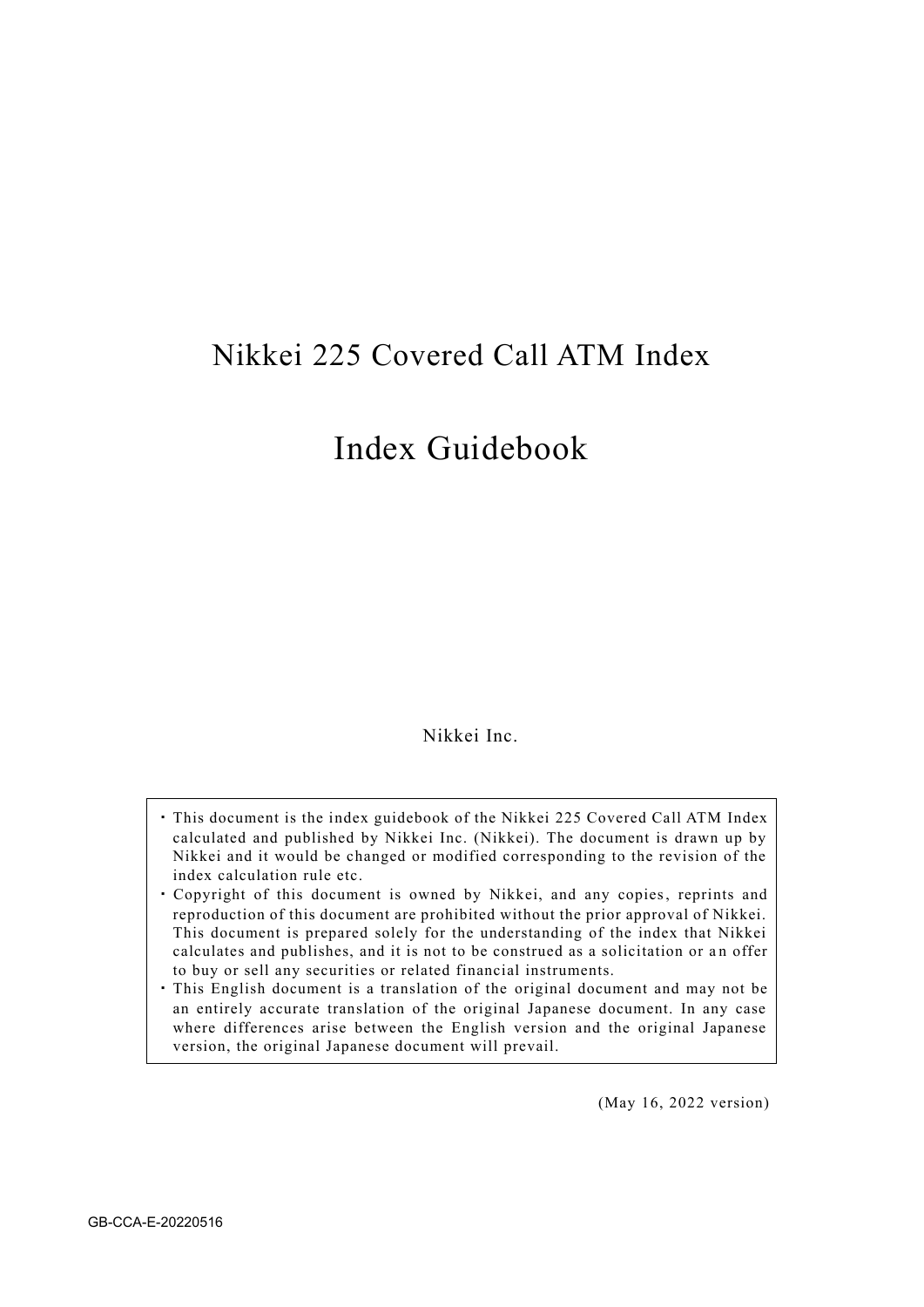#### **1: Introduction**

The Nikkei 225 Covered Call ATM Index is designed to indicate the performance of "Covered Call strategy" to hold a long position of the Nikkei Stock Average (Nikkei 225) as the underlying asset and to sell the near-term call option of the Nikkei 225 every month. In particular, the call option would be settled on the next trading day after the last trading day (i.e. SQ Date) of the Nikkei 225 option and the newly nearterm call option with the strike price same as the Nikkei 225 would be sold.

#### **2: Name**

| (Japanese) |                                     |
|------------|-------------------------------------|
| Official   | : 日経平均カバードコール ATM インデックス            |
| (English)  |                                     |
| Official   | : Nikkei 225 Covered Call ATM Index |
|            |                                     |

#### **3: Index Calculation**

- (1) Basic Point
	- ・Index value on a day is calculated by multiplying the index value on the previous day by the change rate on the day based on the prices of the Nikkei 225 and the near-term call option on the Nikkei 225.
	- ・The Special Quotations (SQ) and the prices of the options on the day and the previous day (including the night session on a day before respective business days), as published by the Osaka Exchange (OSE) are used for the calculation.
	- ・Unit of the index value is "points" and the figure is rounded to two decimal places.
	- ・Index value on December 28, 2001 is set at 10,000 points.
	- ・Index is calculated and published on an end-of-day basis.
- (2) Selection of the call option
	- ・Use the near-term option to calculate the index (The weekly options are not used).
	- ・The option used to calculate the index is rolled to the next delivery month on the "SQ date", the day when the SQ value is published by the OSE (on the trading day after the last trading day of the option).
	- ・The strike price of the call option is the minimum strike price greater or equal to the Nikkei 225 closing price on the day before the SQ date.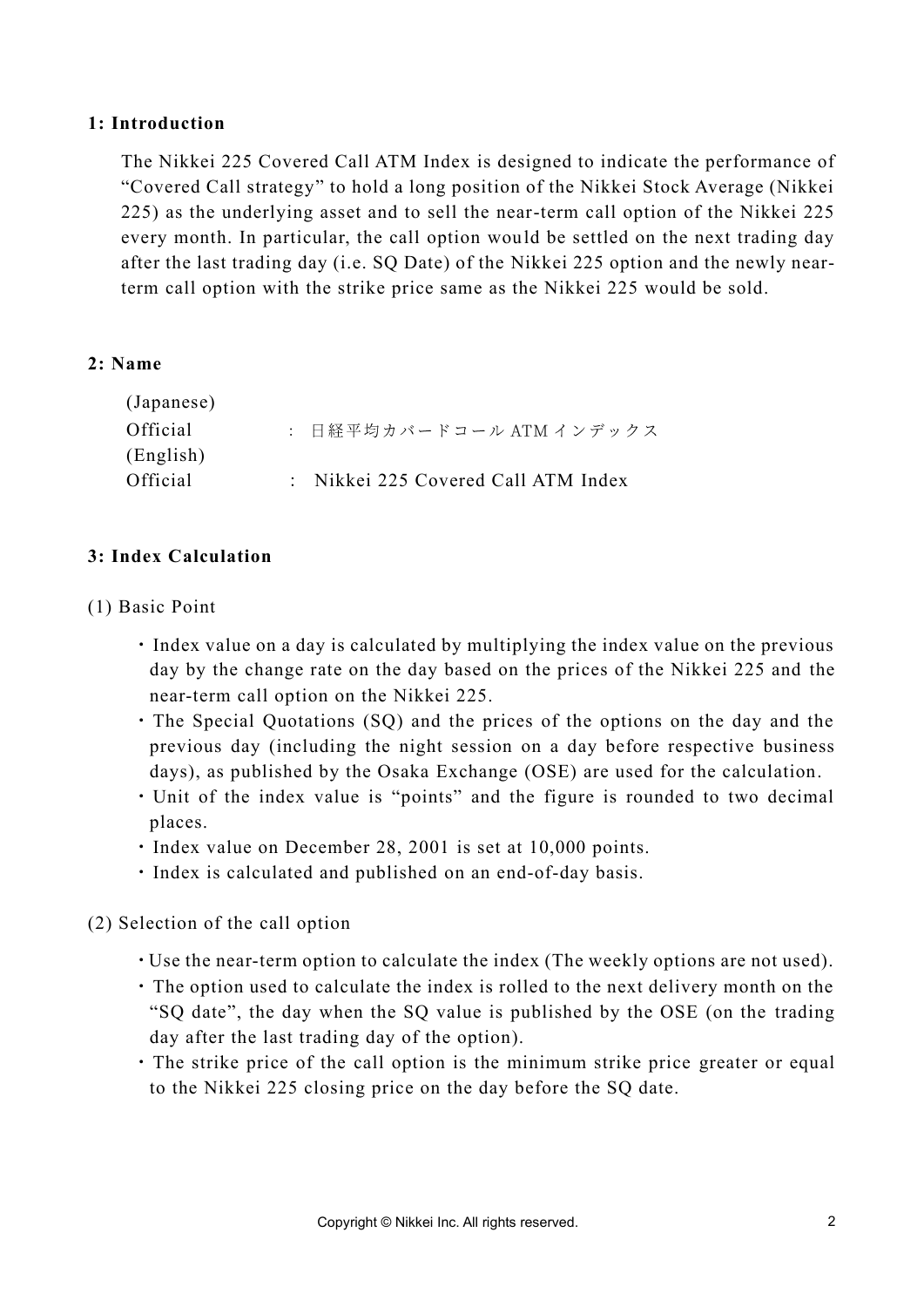(3) Calculation Formula

- ・The Nikkei 225 Covered Call ATM Index shall be calculated by the following formula.
- ・In the following formula, "Nikkei 225" indicates its closing value and "Call Option" indicates the price defined at "(4) Call Option Price".
- i) On each trading day excluding the roll date

Index value (Current Day) = Index value (Previous Day)  $x$ 

Nikkei 225 (Current Day) – Call Option (Current Day)

Nikkei 225 (Previous Day) – Call Option (Previous Day)

ii) Roll date (SQ date)

Index value (Current Day) = Index value (Previous Day) x Where  $S =$ Nikkei 225 (Current Day) x *S* Nikkei 225 (Previous Day) – Call Option (Previous Day) SQ (\*1)  $SQ$  (\*1) – Final settlement price of the call option (\*2)

- \*1 : SQ value for the call option with (former) near-term delivery month.
- \*2 : Final settlement price determined by strike price of the call option and the SQ value.

### (4) Call Option Price

- ・Priority in the usage of prices are as follows:
	- i) Closing price (Last traded price)
	- ii) Mid price of the valid Bid price and Ask price at the closing
	- iii) Settlement price
- (5) Modification of the index value
	- ・If any event which affects the index value occurs, as a general rule, retroactive calculation for the modification will not be conducted. However, if the Nikkei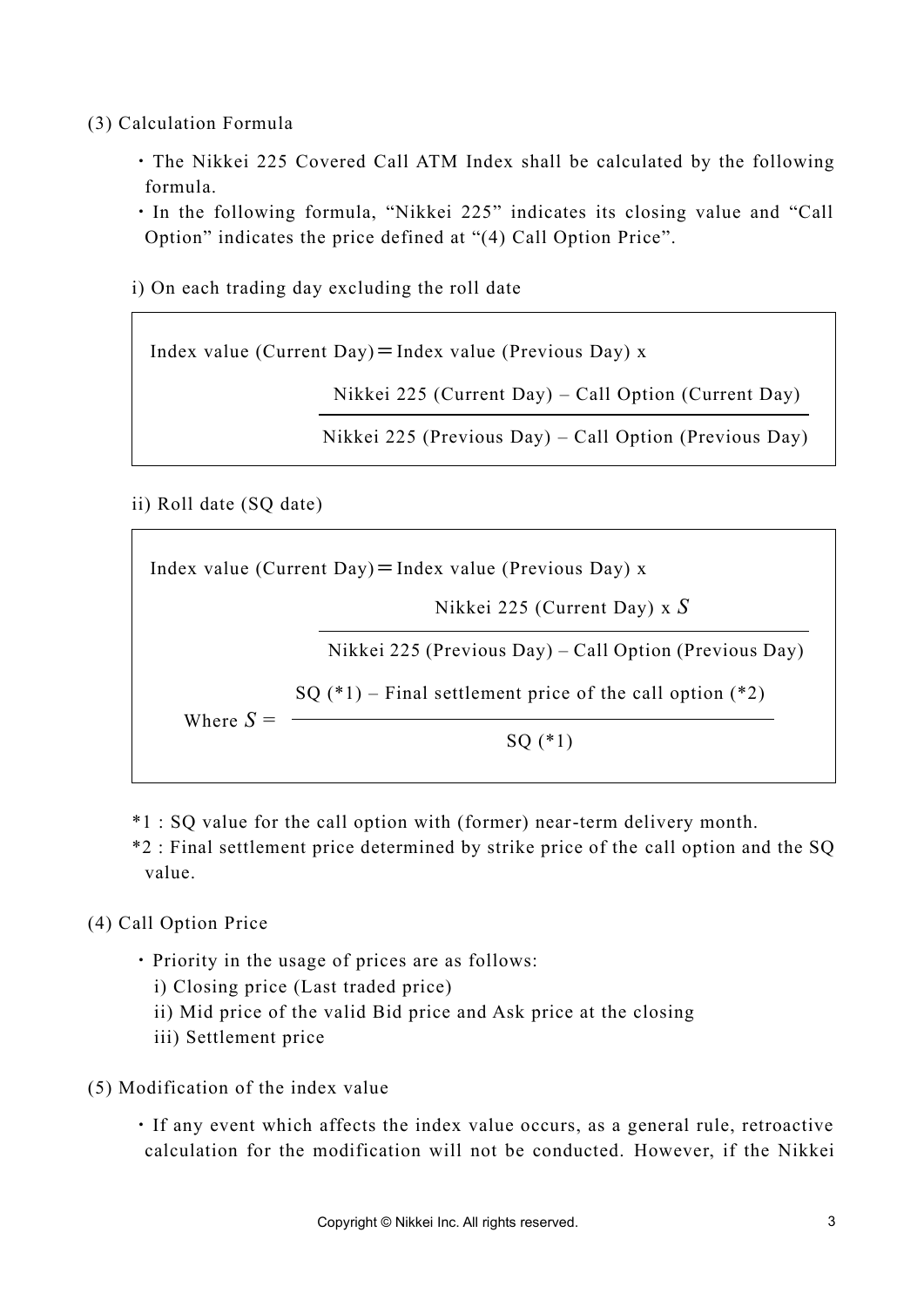Stock Average (Nikkei 225) used to calculate the Nikkei 225 Covered Call ATM Index is modified retroactively, this index may also be modified retroactively.

(6) Retroactive calculation in the past

・Nikkei 225 Covered Call ATM Index was calculated retroactively on an end-ofday basis to December 28th 2001, base date of the index (=10,000 points). The strike price of call option with Jan 2002 delivery month used to calculate the index on the base date was determined based on the Nikkei 225 closing price on Dec 13, 2001 (the last trading day of the call option with Dec 2001 delivery month).

### **4: Others**

(1) Total Return Index calculation

Nikkei calculates "Nikkei 225 Covered Call ATM Index (Total Return)" as the related indexes of the "Nikkei 225 Covered Call ATM Index" by adding the dividends. These indexes are calculated on an end-of-day basis.

i) On each trading day excluding the roll date

Index value (Current Day) = Index value (Previous Day)  $x$ 

Nikkei 225 (Current Day) – Call Option (Current Day) + Dividend (\*1)

Nikkei 225 (Previous Day) – Call Option (Previous Day)

ii) Roll date (SQ date)

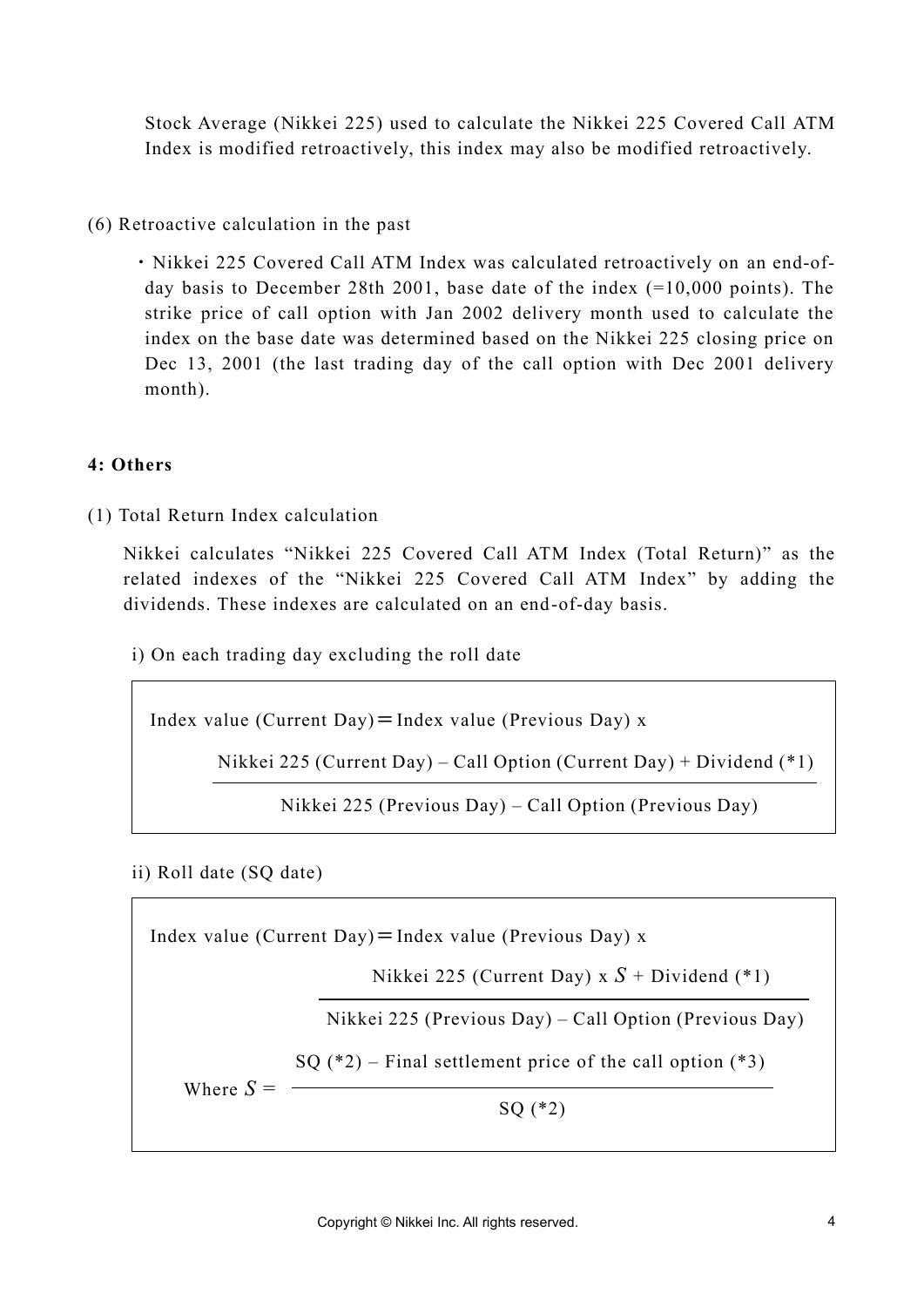- \*1 : Dividend is the sum of the Estimated Ex-Dividend and Dividend Adjustment used for the calculation of the Nikkei 225 Total Return Index on the date.
- \*2 : SQ value for the call option with (former) near-term delivery month.
- \*3 : Final settlement price determined by strike price of the call option and the SQ value.

The basic points for the total return calculation such as the method to incorporate dividends conform to the Nikkei 225 Total Return Index.

## (2) Index License

"Nikkei 225 Covered Call ATM Index" is a copyrighted material calculated in a methodology independently developed and created by Nikkei Inc. Nikkei Inc. is the sole exclusive owner of the copyright and other intellectual property rights in the Nikkei 225 Covered Call ATM Index itself and the methodology to calculate the Nikkei 225 Covered Call ATM Index. Licensing agreement with Nikkei is necessary if companies intend to create Index - linked funds and passive funds, etc. It is also required to use this index for disseminating, providing, and showing, etc. to the third party in the way as Nikkei decides.

### (3) Disclaimer

Nikkei has no obligation to publish the Nikkei 225 Covered Call ATM Index continuously, and Nikkei is not responsible for any error, delay or omission in the Nikkei 225 Covered Call ATM Index. Nikkei is entitled to change the details of the Nikkei 225 Covered Call ATM Index and to suspend or stop the calculation and the announcement of the index.

Although, in principle, the Nikkei 225 Covered Call ATM Index is calculated and maintained in accordance with the information provided here, Nikkei has discretion to take measures Nikkei deems appropriate when the events which are not covered in this document happen or under the circumstances where it is difficult to continue to calculate the index using the current rules. In addition, the specifications described may be amended without notice. Nikkei does not assume any loss or damage caused by the use of this document.

In addition, the disclaimers in the above are also applied to Nikkei Stock Average (Nikkei 225) which is used to calculate the Nikkei 225 Covered Call ATM Index.

This English document may not be an entirely accurate translation of the original Japanese document. In any case where differences arise between the English version and the original Japanese version, the original Japanese document will prevail.